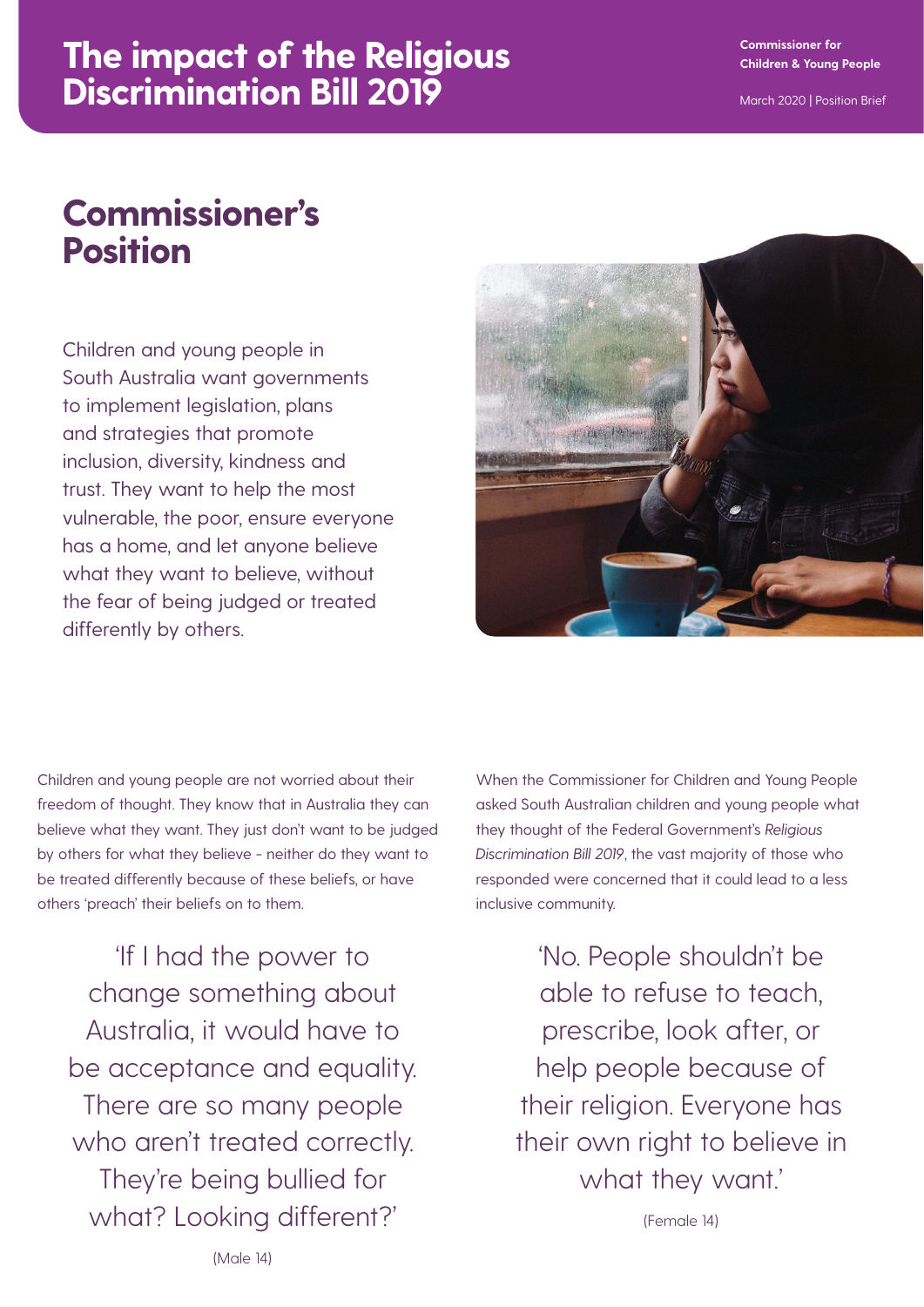## **The impact of the Religious Discrimination Bill 2019**

**Commissioner for Children & Young People**

March 2020 | Position Brief

### **Nurturing Inclusivity**

Children and young people want an inclusive society where all people are accepted no matter what they think, what they look like, or where they come from.

Children and young people want to learn, live, work and play in places and spaces that feel inclusive and which are welcoming for people of all backgrounds, regardless of their backgrounds. This includes adults not judging children on the basis of their gender, religious or cultural beliefs, sexuality, identity, ethnicity and socio-economic background. They also want adults to be role models who demonstrate 'inclusivenss' in everything they do and say.

*'We should be placing a greater emphasis on nurturing an environment where individuals feel comfortable to work on their personal skills and abilities, as well as feel comfortable in their own skin – culture, gender, socio-economic standing; promoting self-love & positive mental health.' (Male, 15)*

This *Religious Discrimination Bill 2019* will take away existing anti-discrimination protections – it could stifle inclusivity and promote division.

The draft bill proposes that religious beliefs can override other laws that are in place to protect discrimination on the grounds of race, religion, gender, marital status, disability, sexual orientation and gender identity.

It will make it lawful for religious people to discriminate against others who do not fit into their definition of what is 'good' as long as it is in 'good faith' and it is a 'genuine religious belief' that sits within the tenets, doctrines, beliefs and teachings of a particular religion. This is likely to have the greatest impact on already vulnerable groups in our communities such as single mothers, those with a disability, and LGTBQI+ people.

*'I think it is important for people to practice their own beliefs but your beliefs shouldn't be impacting anyone other than yourself' (Female, 14)*

#### **Fostering Kindness**

- *'If I could change the world which I know I can't, I would make everyone be treated like equals. No matter what gender they are, how they look or who they love. Humans can be so mean. Its unfair what these people have to go through just because they're not your so called 'normal'.*
- *'It makes me sick, everyone judging each other. Why can't the world be more welcoming?' (Female, 14)*

Children and young people today are concerned about what they see as a lack of kindness being shown by adults. They want them to 'grow up' and to actually practice what they preach to children on a daily basis. This includes the negative behaviours being displayed by those in leadership such as:

- Adults showing disrespect when children and young people have expressed their worries by taking action on climate change
- Ministers verbally ridiculing others on the grounds of their religion, sex, culture or background in parliament
- Sports stars saying hurtful things on the basis of their specific religious teachings.
- Media personalities treating others with disrespect on television and on programs that actively appear to promote and encourage divisive behaviour.